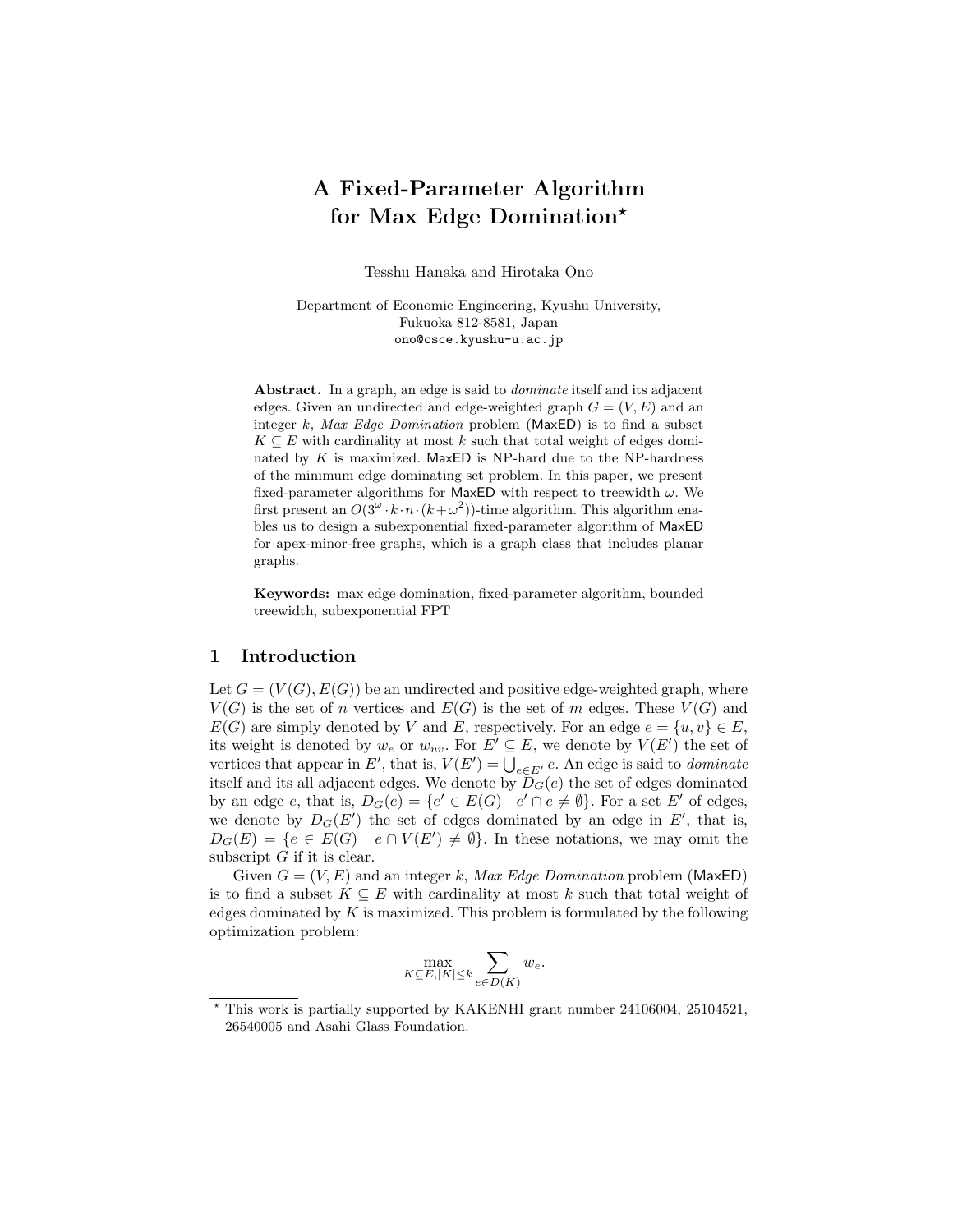In a sense of the decision problem, MaxED for an unweighted graph is equivalent to the well-known Minimum Edge Dominating Set (EDS), that is, the problem to find a minimum subset of  $E'$  dominating all edges in E. Due to the NP-hardness of EDS, MaxED is NP-hard, and several approximability (or inapproximability) results are known. For example, MaxED is APX-hard [21], and a greedy algorithm achieves approximation ratio max $\{1 - 1/e, k/s\}$ , where s is the size of maximal matching [17].

In this paper, we consider fixed-parameter tractability of MaxED. Given a problem with input size n and a parameter  $\gamma$ , the problem is said to be fixedparameter tractable (FPT, for short) if it can be solved in  $f(\gamma) \cdot n^{O(1)}$  time, where f is a certain function that depends only on parameter  $\gamma$ . An algorithm that achieves the above running time is called a fixed-parameter algorithm. Particularly, if  $f(\gamma) = 2^{o(\gamma)}$ , the problem is called *subexponential fixed-parameter* tractable. For general concepts of fixed parameter tractability and related topics, see [9, 12, 22]. It is known that EDS is FPT with respect to the solution size [10], but this does not imply the fixed parameter tractability of MaxED with respect to  $k$ , because the solution size of **EDS** can be much larger than  $k$  in general. In fact, MaxED with parameter k has shown to be  $W[1]$ -hard [3]. Recently, Guo, J. et al. proved that  $MaxED$  is  $W[1]$ -hard even for unweighted bipartite graphs [16]. This implies that there unlikely exists a fixed-parameter algorithm for MaxED with parameter  $k$ .

In this paper, we show that (1) MaxED with respect to treewidth  $\omega$  is FPT, and  $(2)$  MaxED with respect to k is subexponential FPT for apex-minor-free graphs, which is a graph class that includes planar graphs. For the former result, we present an  $O(3^{\omega} \cdot k \cdot n \cdot (k + \omega^2))$ -time algorithm for MaxED. The fixed-parameter tractability of MaxED with respect to treewidth is rather straightforward, but the improved running time plays a key role of the latter result.

There are many combinatorial optimization problems that have subexponential fixed-parameter algorithms for superclasses of planar graphs. A powerful meta-theorem to design a subexponential fixed-parameter algorithm is known for problems having bidimensionality ([5, Theorem 8.1]). Roughly speaking, if a problem has bidimensionality, the treewidth of a planar graph (or a graph in some superclasses of planar graphs) is bounded by  $O(\sqrt{k^*})$ , where  $k^*$  is the optimal value of the problem. By combining this with  $2^{O(\omega)} n^{O(1)}$ -time algorithm, a subexponential fixed-parameter algorithm can be obtained. Although EDS with respect to solution size is an example of problems having bidimensionality, MaxED with respect to  $k$  is unfortunately not. Instead, we try to choose a special  $K^*$  among all the optimal solutions. In this strategy,  $K^*$  and its neighbors are localized so that the treewidth of the subgraph of G induced by  $K^*$  and its neighbors is bounded by  $O(\sqrt{k})$ . Then, we can expect a similar speeding-up effect. The points become (i) how we localize  $K^*$ , and (ii) the design of a fixedparameter algorithm whose exponent is linear of  $\omega$ . This scheme is proposed by [14] to design a subexponential fixed-parameter algorithm of Partial Vertex Cover with respect to  $k$ , which is also not a bidimensional problem, subexponential fixed-parameter algorithms with respect to k for the partial dominating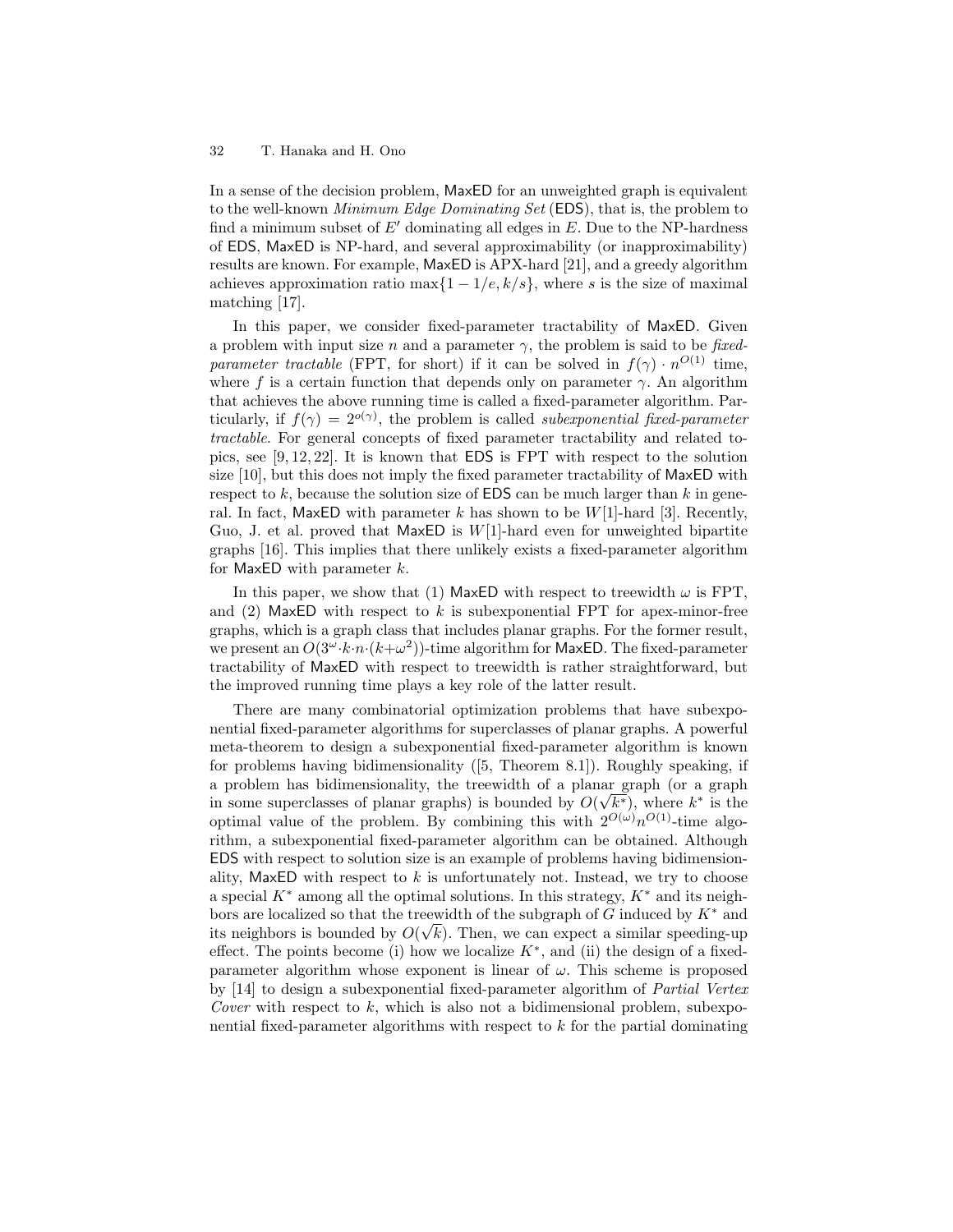set and the partial vertex cover of apex-minor-free graphs. Another example of employing this scheme is found in [19]. To apply the scheme, we utilize a generalized version of EDS, say r-EDS, and investigate the approximability. Based on these together with the faster algorithm mentioned in the previous paragraph, we show that there is an algorithm solving MaxED for apex-minor-free graphs in  $2^{O(\sqrt{k})} \cdot n^{O(1)}$  time.

# 1.1 Related Work

As mentioned above, MaxED is strongly related to EDS. EDS is the problem of finding a minimum subset  $S \subseteq E$  such that all edges  $e \in E \setminus S$  are adjacent to at least one edge in S. EDS is also known as Minimum Maximal Matching. There are many studies for EDS from the viewpoint of (in)approximability, parameterized complexity and exact algorithms. For example, EDS is 2-approximable in polynomial time [15], NP-hard to approximate within any factor better than 7/6 [4], and can be exactly solved in  $O^*(1.3160^n)$  time, where  $O^*$ -notation suppresses all polynomially bounded factors [24]. EDS is also known to be fixedparameter tractable with respect to several parameters, e.g., the solution size of EDS, treewidth, and so on. For example, an  $O^*(1.821^{\tau})$ -time algorithm of EDS [23] and an  $O^*(2.1479^{k^*})$ -time algorithm of EDS for cubic graphs are proposed, where  $\tau$  is the solution size of the minimum vertex cover, and  $k^*$  is the solution size of EDS.

As mentioned before, EDS with solution size is known to be a bidimensional problem. By using the bidimensonality theory, a subexponential fixed-parameter algorithm for apex-minor-free graphs can be designed [6].

Compared with EDS, MaxED itself is less studied. MaxED is a special case of Maximum Coverage Problem (MaxC): Given n elements  $x_i$  with positive weight  $w_i, i = 1, 2, \ldots, n$ , sets of  $S_1, S_2, \ldots, S_m \subseteq \{x_1, x_2, \ldots, x_n\}$  and a positive integer k, find a set  $C \subseteq \{1, 2, ..., m\}$  such that  $|C| \leq k$  and  $\sum_{x_i \in \bigcup_{j \in C} S_j} w_i$  is maximized. Since MaxC is known to be  $(1 - 1/e)$ -approximable in polynomial time [8, 18], so is MaxED. Though the approximation ratio is tight for MaxC under  $P\neq NP$  ([11]), MaxED is just known to be APX-hard [21]. As for the parameterized complexity, MaxED with respect to k has been shown to be  $W[1]$ -hard[3]. Recently, Guo et al. proved that  $MaxED$  is  $W[1]$ -hard even for unweighted bipartite graphs [16].

This paper is organized as follows. In Section 2, we introduce notations and definitions. In Sections 3 and 4, we present two fixed-parameter algorithms for MaxED. We first present a basic algorithm in Section 3, and then improve the running time in Section 4. Finally, we show that a  $2^{O(\sqrt{k})} \cdot n^{O(1)}$ -time algorithm of MaxED for apex-minor-free graphs in Section 5.

# 2 Preliminaries

Let  $G = (V, E)$  be an undirected and edge-weighted graph. For  $V' \subseteq V$ , let  $G[V']$  denote a subgraph of G induced by V'. For  $E' \subseteq E$ , we simply denote  $G[V(E')]$  by  $G[E'].$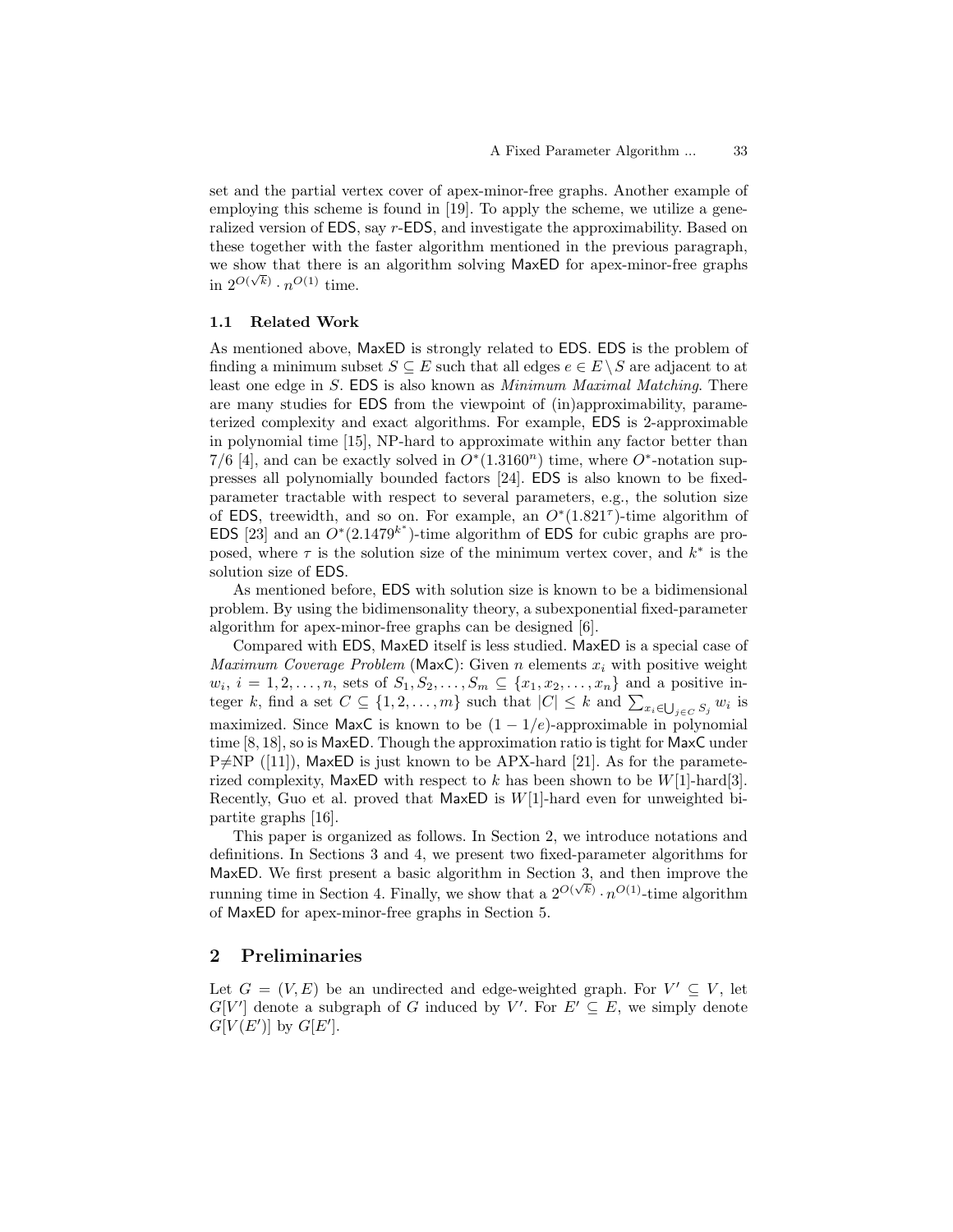#### 2.1 Tree Decomposition

Our algorithms that will be presented in Sections 3 and 4 are based on dynamic programming on tree decomposition. In this subsection, we give the definition of tree decomposition.

**Definition 1.** A tree decomposition of a graph  $G = (V, E)$  is defined as a pair  $\langle X, T \rangle$ , where  $X = \{X_1, X_2, \ldots, X_N \subseteq V\}$ , and T is a tree whose nodes are labeled by  $1, 2, \ldots, N$ , such that

- 1.  $\bigcup_{i \in I} X_i = V$ .
- 2. For  $\forall \{u, v\} \in E$ , there exists  $X_i$  such that  $\{u, v\} \subseteq X_i$ .
- **3.** For all  $i, j, k \in \{1, 2, ..., N\}$ , if j lies on the path from i to k in T, then  $X_i \cap X_k \subseteq X_j$ .

In the following, we call  $T$  a decomposition tree, and we use term "nodes" (not "vertices") for T to avoid a confusion. The width of a tree decomposition  $\langle \mathcal{X}, T \rangle$ is is defined by  $\max_{i \in \{1, 2, ..., N\}} |X_i| - 1$ , and the treewidth of G, denoted by  ${\bf tw}(G)$ , is the minimum width over all tree decompositions of G. We sometimes use  $\omega$  to represent  $tw(G)$ .

In general, computing  $\text{tw}(G)$  of a given G is NP-hard [1], but fixed-parameter tractable with respect to the treewidth [2]. In the following, we assume that a decomposition tree with the minimum treewidth is given.

Moreover, we introduce a very useful tree decomposition for some algorithms, called *nice tree decomposition*. In the sense, it is a special binary tree decomposition.

**Definition 2.** . A tree decomposition  $\langle X, T \rangle$  is called nice tree decomposition if it satisfies the following:

- 1. T is rooted at a designated node  $X_N \in \mathcal{X}$ , called root node.
- **2.** Every node of the tree  $T$  has at most two children nodes.
- **3.** The nodes of T hold one of the following four node types:
	- A leaf node i which has no children and the corresponding leaf bag  $X_i$ has  $|X_i| = 1$ .
	- An introduce node i which has one child j with  $X_i = X_j \cup \{v\}$  for a vertex  $v \in V$ .
	- A Forget node i which has one child j with  $X_i = X_j \setminus \{v\}$  for a vertex  $v \in V$ .
	- − A Join node i which has two children j,  $l \in \mathcal{X}$  with  $X_i = X_j = X_l$ .

### 2.2 r-Edge Dominating Set

We define a new problem by extending the notion of domination. We first define distance between two edges  $e_1 = \{u_1, v_1\}$  and  $e_2 = \{u_2, v_2\}$  as the shortest path length among  $(u_1, u_2)$ -path,  $(u_1, v_2)$ -path,  $(v_1, u_2)$ -path and  $(v_1, v_2)$ -path, which we denote by  $d(e_1, e_2)$ . r-Edge Dominating Set (r-EDS) is the problem of finding an edge set  $S \subseteq E$  with minimum size such that for every  $e \in E \setminus S$ ,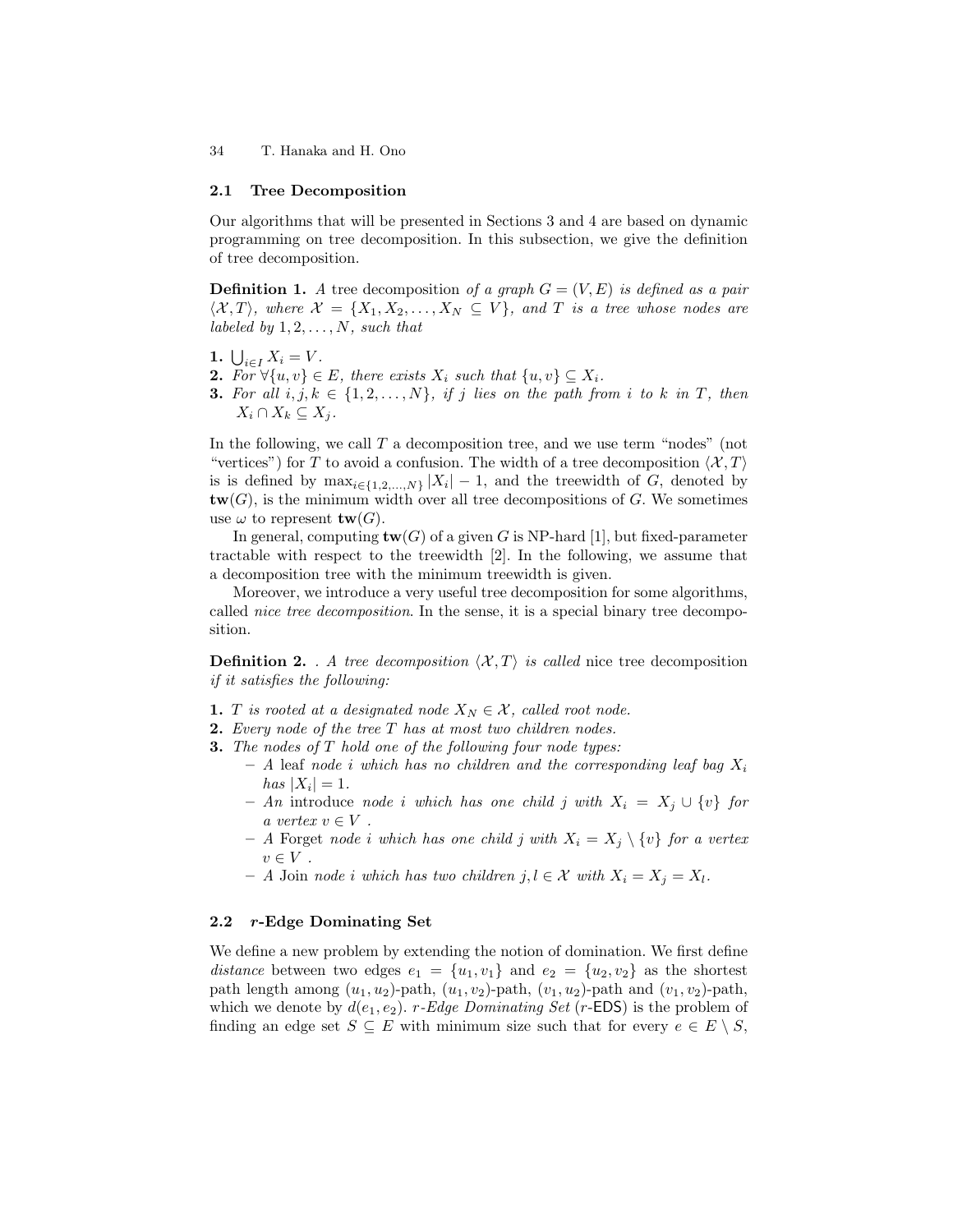$d(e, e') < r$  holds for some edge  $e' \in S$ . This problem is clearly a generalization of EDS, because 1-EDS is equivalent to EDS. To design a subexponential fixedparameter algorithm in Section 5, we design a constant-factor approximation algorithm for 2-EDS.

# 3 Fixed-Parameter Algorithm Bounded Treewidth

In this section, we present a dynamic programming (DP) algorithm based on a nice decomposition tree. By the assumption above, we are already given a nice decomposition tree with treewidth of  $\omega$ . We assume that the algorithm first prepares  $k+1$  DP tables for each  $X_i$ , so  $(k+1) \cdot N$  tables in total. The algorithm runs in the bottom-up manner; it fills tables from leaf nodes to the root node. For simplicity, we assume that the indices of  $X_i$  correspond to the order that the algorithm visits  $X_i$ ; the algorithm fills tables of  $X_1, X_2, \ldots, X_N$ in this order.

We further give several assumptions for the tree decomposition. We define a mapping g from E to  $X_i$ . For an edge  $e \in E$ , there exists at least one bag  $X_i$ such that  $e \subseteq X_i$  by the definition of tree decomposition. We define  $g(e) = X_i$ where i is the smallest index such that  $e \subseteq X_i$ . By defining g, we make clear in which node we handle e. Based on g, we partition E into  $E_1, E_2, \ldots, E_N$ , where  $E_i = \{e \in E \mid g(e) = X_i\}.$  We then define a subgraph  $G_i = (V_i, E_i)$  of  $G$ , where  $V_i = X_i$ .

Now, we prepare DP tables  $A_i^{(r)}$  like Table 1 for each  $X_i$ , where  $r = 0, 1, \cdots, k$ . Here, r represents the number of edges selected as a part of a solution at the moment. In table  $A_i^{(r)}$ , let  $|V_i| = n_i$ . Table  $A_i^{(r)}$  consists of  $n_i + 1$  columns and  $3^{n_i}$  rows. The first  $n_i$  columns represent the statuses of vertices in  $G_i$ . The last column represents the value of the corresponding statuses output by the function defined latter. Each vertex v in  $X_i$  has the status  $c(v) \in \{0, 1, 2\}$  and for each row in  $A_i^{(r)}$ , we define the *coloring*  $c = (c(v_1), c(v_2), \cdots, c(v_{n_i})) \in \{0, 1, 2\}^{|V_i|}$ . We also define  $c(V_i \backslash V')$  where  $V' \subseteq V_i$  as a part of coloring c. Status 0 represents the vertex which is not the endpoint of the solution, while status 1 means that

# Table 1.  $A_i^{(r)}$

|                | $v_1$ $v_2$ | $\cdots v_{n_i}$ | $\frac{r(r)}{i}()$ |
|----------------|-------------|------------------|--------------------|
| 0              | 0           | 0                | 10                 |
| 1              | 0           | 0                | 11                 |
|                |             |                  |                    |
| $\mathbf{1}$   |             | 1                |                    |
| $\overline{2}$ | 0           | 0                |                    |
|                |             |                  |                    |
| 2              | 2           | 2                |                    |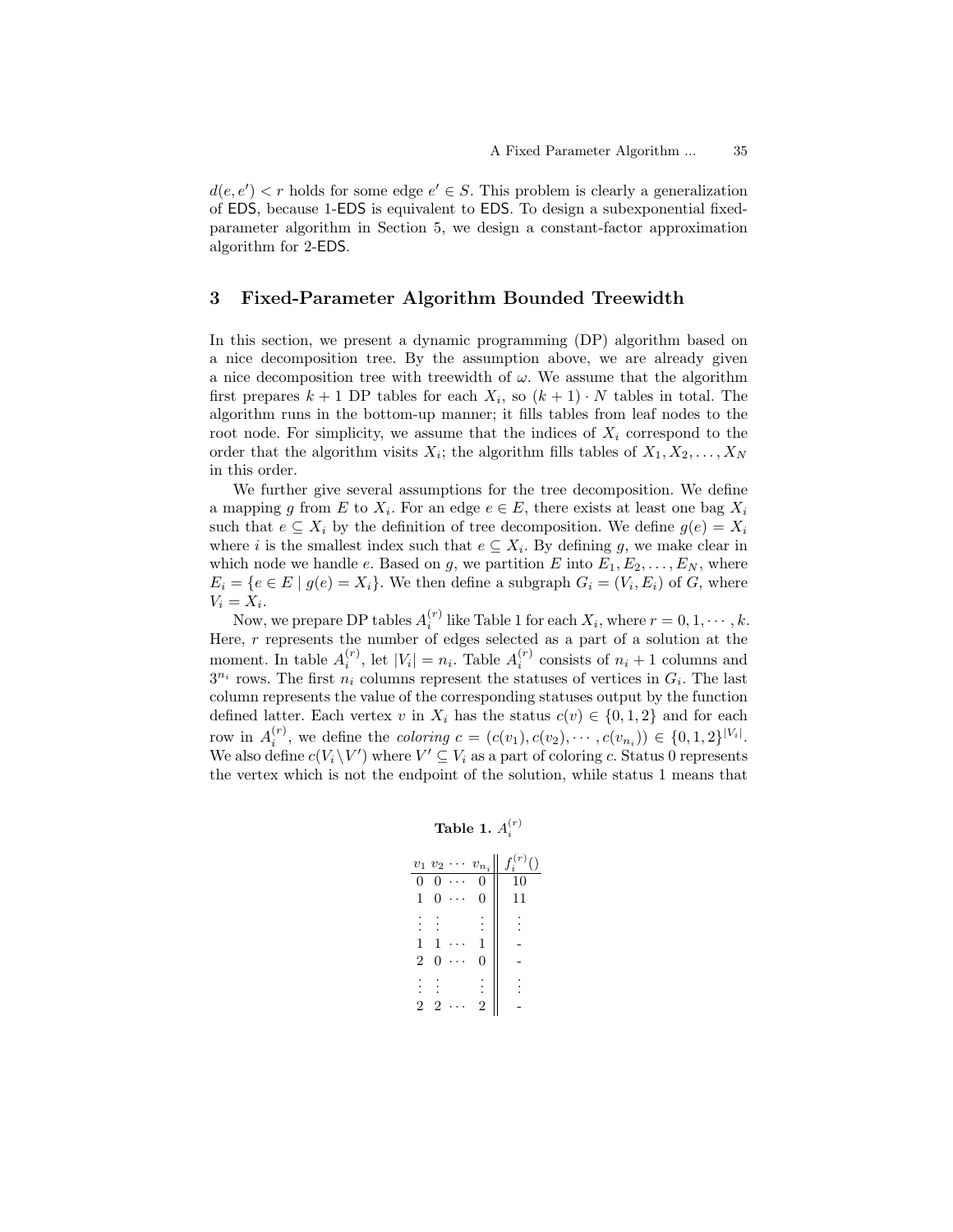the vertex is the endpoint of that. In the sense, status 2 is special status. That is, the vertex with 2 is not the endpoint of the solution in  $X_i$  but it will be the endpoint of that after  $X_i$ .

We define the function  $f_i^{(r)}(c): \{0,1,2\}^{|V_i|} \to \mathbb{R} \cup \{-\infty\}$  for each DP table  $A_i^{(r)}$ . This function's value represents the total weight of edges dominated by the part of solution until  $X_i$ . If  $f_i(c) = -\infty$ , it means the coloring c is invalid.

We perform dynamic programming from leaf nodes. First, we start initialization for all leaf node. For each leaf node i, we assume that  $X_i = \{x\}$  and  $c = c(x)$ . Then, we compute  $f_i^{(r)}(c)$  as follows:

$$
f_i^{(r)}(c) := \begin{cases} 0 \ (r = 0 \text{ and } c \in \{0, 2\}) \\ -\infty \text{ (otherwise)} \end{cases}
$$

.

Then, we explain update step. Let  $c'$  be the coloring in  $X_{i-1}$ . Update methods are different for each node type as follows.

Introduce node  $(X_i = X_{i-1} \cup \{x\})$ :

- There are following two cases for an introduce node.
- **case 1.**  $c = c' \times \{0\}$  or  $c = c' \times \{2\}$  where  $c' = c'(V_{i-1}) = c(V_i \setminus \{x\}).$
- case 2. There is a neighbor z of x in  $X_{i-1}$  such that  $c = c(V_i \setminus (\{z\} \cup \{x\})) \times$  ${1} \times {1}$  and  $c' = c(V_{i-1} \setminus {z}) \times {2}.$

For each case,  $f_i^{(r)}(c)$  is defined as follows.

$$
f_i^{(r)}(c) := \begin{cases} f_{i-1}^{(r)}(c') + \sigma(c) & \text{(case 1)}\\ f_{i-1}^{(r-1)}(c') + \sigma(c) & \text{(case 2)}\\ -\infty & \text{(otherwise)} \end{cases}
$$

where  $\sigma(c) = \sum_{u \in \{v_i\} \in (c_i) \neq 0\}} w_{uv}$ . The value  $\sigma(c)$  represents the total weight of edges dominated by the coloring  $c$  in  $X_i$ .

Forget node  $(X_i = X_{i-1} \setminus \{x\})$ :

For a forget node, we can immediately define  $f_i^{(r)}(c)$  as follows:

$$
f_i^{(r)}(c) := \max\{f_{i-1}^{(r)}(c \times \{0\}), f_{i-1}^{(r)}(c \times \{1\})\}.
$$

We do not consider the case that  $c(x) = 2$  because x will be never the endpoint of the solution due to forget node.

### Join node  $(X_i = X_j = X_l)$ :

We assume that  $X_j$  and  $X_l$  are the children nodes of  $X_i$ . For a join node, we have to compute  $f_i^{(r)}$  for the combination of  $X_j$  and  $X_l$ . Because  $X_i =$  $X_j = X_l$ , there is the coloring c in each node  $X_i$ ,  $X_j$  and  $X_l$ . Thus, we can define  $f_i^{(r)}(c)$  as follows:

$$
f_i^{(r)}(c) := \max_{0 \le r_j \le r} \{ f_j^{(r_j)}(c), f_l^{(r-r_j)}(c) \}.
$$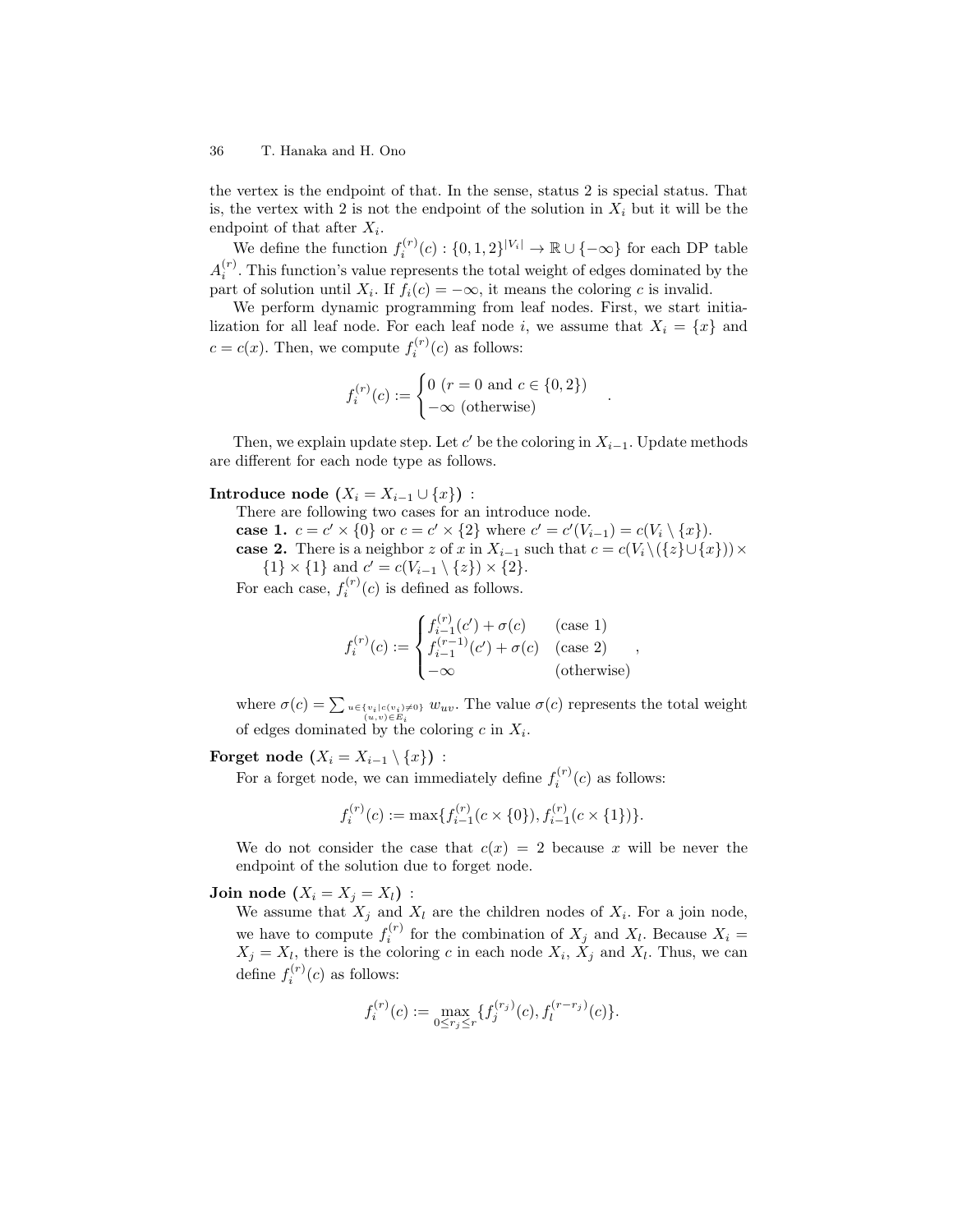Finally, we compute the root node. It is one of the four node type, thus we firstly update DP table following above methods. Then we modify the value  $f_r(c)$ . That is, if there is a vertex v such that  $c(v) = 2$  in coloring c, let  $f_N^{(r)}(c) := -\infty$ . Then we output  $\max_{r,c} f_N^{(r)}(c)$ .

Now, we consider the running time of this algorithm. For each leaf node, we can initialize DP tables in  $O(k)$ -time since  $|X_i| = 1$ . Then, we analyze update step. When the node is introduce node, the running time is  $O(3^{\omega} \cdot k \cdot \omega^2)$  because  $n_i = O(\omega)$  for each node  $X_i$  and we can calculate  $\sigma(c)$  in  $O(\omega^2)$ -time for each row. For a forget node, we only check two coloring  $c \times \{0\}$  and  $c \times \{1\}$  of  $X_{i-1}$ corresponding to c in  $X_i$ . Therefore, the running time of a forget node is  $O(3^{\omega} \cdot k)$ . In a join node, we search the best combination of  $X_j$  and  $X_l$  for each  $f_i^{(r)}(c)$  in  $O(k)$ -time. Thus, the running time of a forget node is  $O(3^{\omega} \cdot k^2)$ -time. Finally, we modify DP table and output  $\max_{r,c} f_N^{(r)}(c)$  in the root node in  $O(3^\omega \cdot k \cdot \omega)$ -time. Thus, the total running time is as follows:

$$
O(k \cdot N) + O(3^{\omega} \cdot k \cdot N \cdot (k + \omega^2)) + O(3^{\omega} \cdot k \cdot \omega) = O(3^{\omega} \cdot k \cdot n \cdot (k + \omega^2)).
$$

Therefore, we can show the following theorem.

**Theorem 1.** There is an  $O(3^{\omega} \cdot k \cdot n \cdot (k + \omega^2))$ -time algorithm for MaxED.

### 4 Subexponentioal Fixed-Parameter Algorithm

In this section, we will show the following theorem by presenting a subexponential fixed-parameter algorithm.

**Theorem 2.** There exists a  $2^{O(\sqrt{k})} \cdot n^{O(1)}$ -time algorithm for MaxED on apexminor free graphs. √

Let G be an apex-minor-free graph. If  $\text{tw}(G) = O(\frac{1}{\sqrt{2\pi}})$ k) holds, then Theorem 1 proves Theorem 2. Otherwise we will remove a set I of irrelevant edges from G so that at least one optimal solution is a subset of  $E \setminus I$  and optimal also for the problem in  $G[E \setminus I]$ , and we have  $\text{tw}(G[E \setminus I]) = O(\sqrt{k})$ . Then, applying Theorem 1 to  $G[E\setminus I]$ , we obtain Theorem 2. To identify such a set I of irrelevant edges, we introduce the notion of lexicographically smallest solution. The ideas follow from the ones given by Fomin et al. [14] as mentioned in Introduction.

**Definition 3.** Given an ordering  $\sigma = e_1e_2...e_m$  of E and subsets X and Y of E, we say that X is lexicographically smaller than Y, denoted by  $X \leq_{\sigma} Y$ , if  $E^i_{\sigma} \cap X = E^i_{\sigma} \cap Y$  and  $e_{i+1} \in Y \setminus X$  for some  $i \in \{0, 1, ..., m\}$ , where  $E^i_{\sigma} = \{e_1, e_2, \ldots, e_i\}$  for  $i \in \{1, 2, \ldots, m\}$  and  $E^0_{\sigma} = \emptyset$ . We call a set  $K \subseteq E$  the lexicographically smallest (optimal) solution for MaxED if for any other solution K' for the MaxED we have that  $K \leq_{\sigma} K'$ .

Let  $\sigma = e_1 e_2 \dots e_m$  be an ordering of the edges according to the total weight of the edges dominated by an edge in non-increasing order. For  $e \in E$ , let  $\mu(e) = \sum_{e' \in D(e)} w_{e'}$ . In the ordering  $\sigma$ ,

$$
\mu(e_1) \geq \mu(e_2) \geq \cdots \geq \mu(e_{m-1}) \geq \mu(e_m),
$$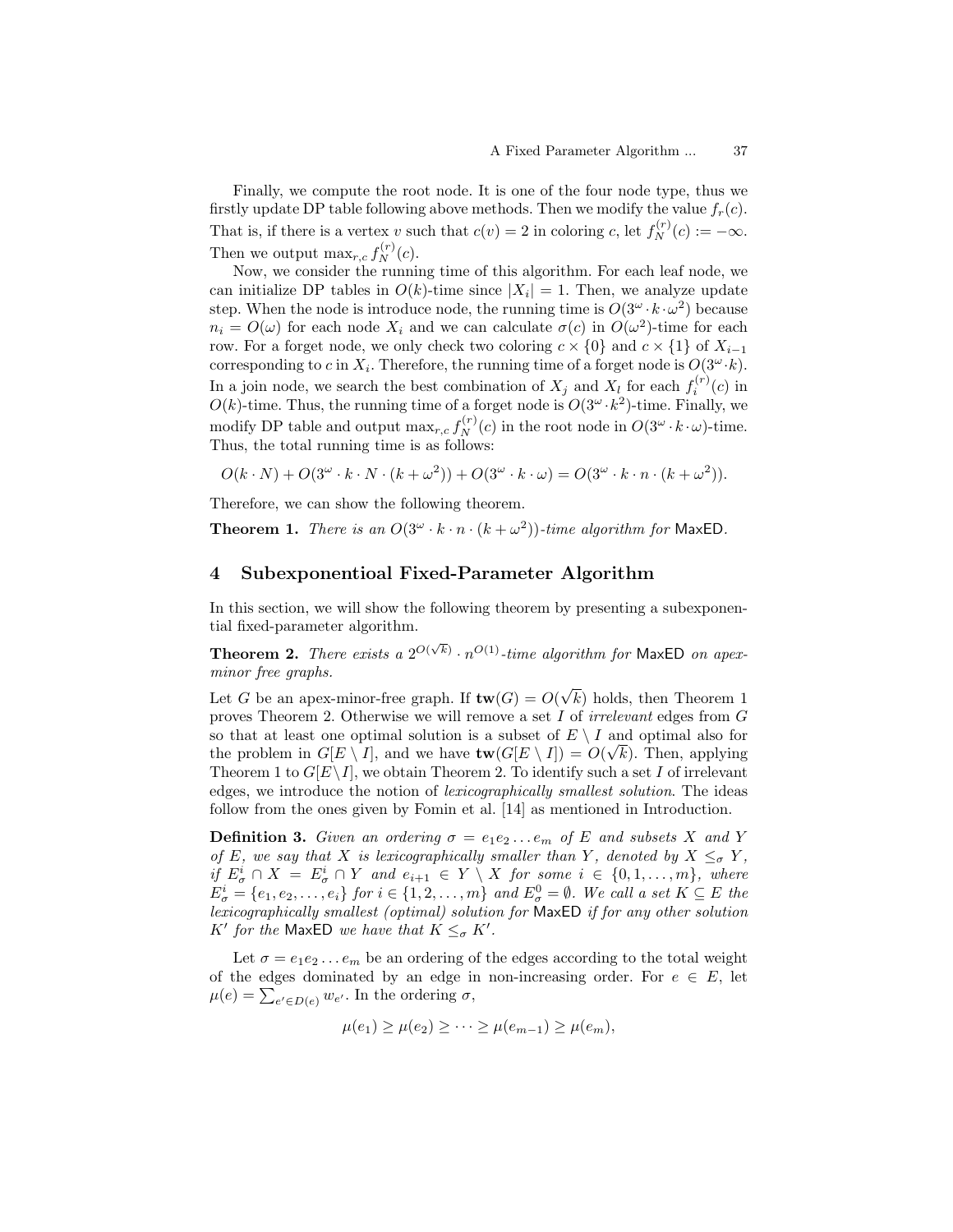holds. Throughout the section, we assume that E is ordered by  $\sigma$ , and may use  $E_{\sigma}$  instead of E to emphasize this. We also denote  $\{e_1, e_2, \ldots, e_i\}$  by  $E_{\sigma}^i$ . We will propose an algorithm that finds not an optimal solution but the lexicographically smallest optimal solution for MaxED, which can make it clear to define a set of irrelevant edges. To this end, we give the following three lemmas, though the proof of Lemma 3 is omitted.

**Lemma 1.** Given a graph  $G = (V, E_{\sigma})$ , let  $K = \{u_{i_1}, u_{i_2}, \ldots, u_{i_k}\}$  be the lexicographically smallest solution for MaxED, where  $u_{i_k} = e_j$  for some j. Then, K is a 2-EDS of size k for  $G[E^j_{\sigma}].$ 

Proof. Show this by contradiction. Assume that a lexicographically smallest solution K of MaxED is not a 2-EDS for  $G[E^j_{\sigma}]$ . This implies that there exists an edge  $e_i$   $(1 \le i \le j)$  such that  $D_2(e_i) \cap K = \emptyset$ . Let  $K' = K \setminus \{e_j\} \cup \{e_i\}$ . Clearly,  $|K'| = |K|$ . Since any edge  $e \in D(e_i)$  is not dominated by K, we have

$$
\mu(K') \ge \mu(K) - \mu(e_j) + \mu(e_i) \ge \mu(K),
$$

a contradiction.  $\Box$ 

**Lemma 2.** Let G be an apex-minor-free graph. If G has an r-EDS of size at  $most\ k, \mathbf{tw}(G) = O(r\sqrt{k}).$ 

*Proof.* If G has an r-EDS of size k, then it has  $(2k, r)$ -center. Therefore, according to Lemma 8 of [19], the treewidth of G is  $O(r\sqrt{k})$ .  $(k)$ .

Lemma 3. On apex-minor-free graphs, there exists an EPTAS for r-EDS.

Now we are ready to give a subexponential fixed-parameter algorithm. First, we sort  $e_1, e_2, \ldots, e_m \in E_{\sigma}$  and scan it from  $e_m$  to  $e_1$ . We put a stick in the right of  $e_m$  and let  $s := m$ . In an intermediate stage, if  $G[E^j_\sigma]$  does not have a 2-edge dominating set of size at most  $(1 + \epsilon)k$ , let  $s := j - 1$ ,  $N := N \cup \{e_j\}$ , and then we move the stick to the left of  $e_i$ . Notice that the edges in the left of the stick belong to  $E \setminus N$  and the edges in the right are in N. The contraposition of Lemma 1 denotes that the lexicographically smallest solution for  $MaxED K$ lies  $E \setminus N$ , that is,  $K \subseteq E \setminus N$ . If  $G[E^j_{\sigma}]$  has a 2-edge dominating set of size at most  $(1 + \epsilon)k$ , then we find a subgraph G' such that  $\mathbf{tw}(G') = O(\sqrt{k})$  and there exists  $K' \subseteq E(G')$  satisfying  $\mu(K) = \mu(K')$  for an optimal solution K of G, where  $|K'| \leq k$  and  $|K| \leq k$ .

Given the parameter  $(G = (V, E_{\sigma}), k, \epsilon, \emptyset)$  where  $\epsilon > 0$ , the algorithm is described as follows.

### Subexponential fixed-parameter Algorithm

Step 0. Let  $p := m$ 

**Step 1.** While there does not exist 2-edge dominating set of size at most  $(1+\epsilon)k$ for  $G[E^p_{\sigma}],$  repeat  $N := N \cup \{e_p\}, p := p - 1$ . Step 2. Let  $I = \{e \mid e \in N, D(e) \subseteq N\}$  and  $E' = E \setminus I$ .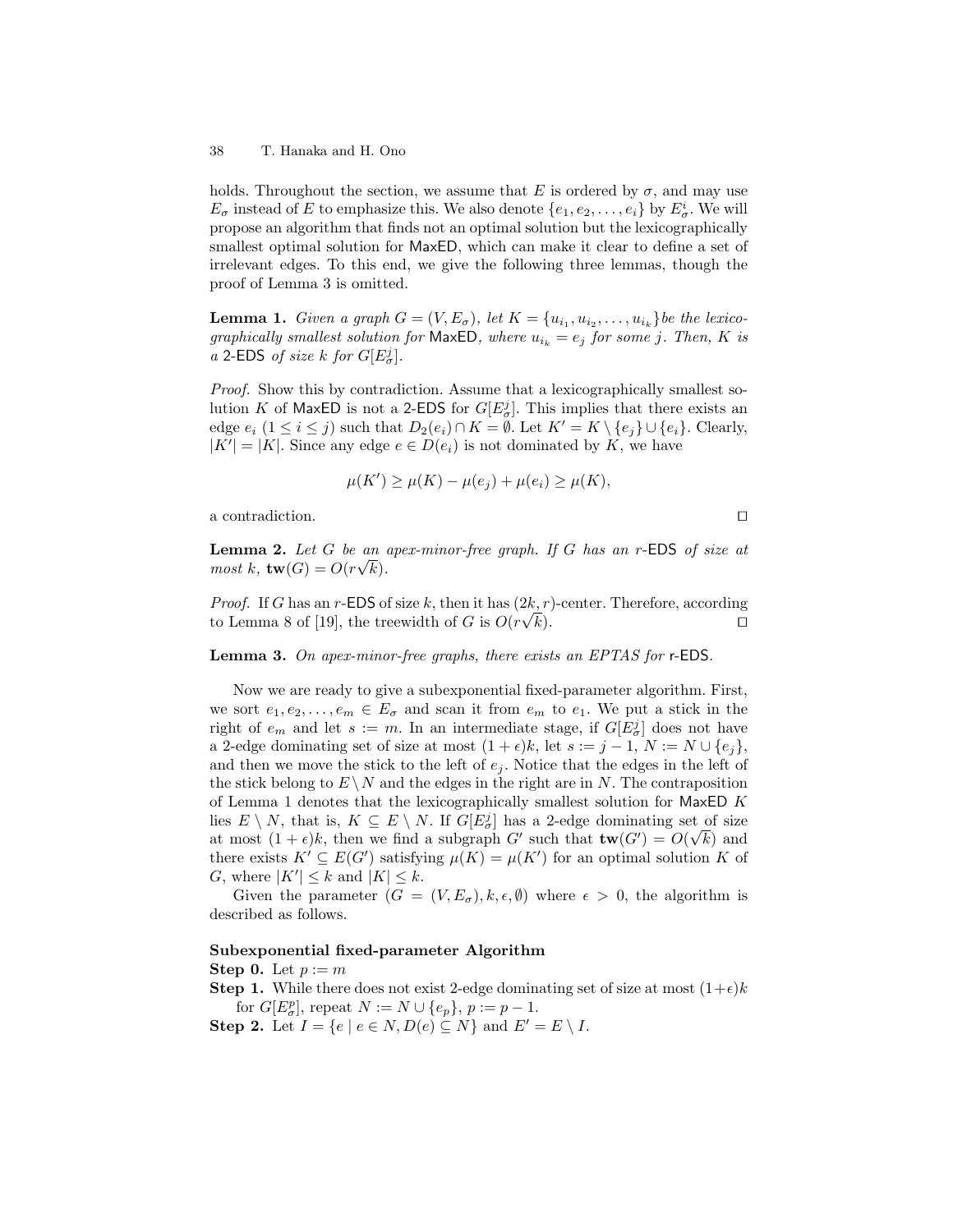- **Step 3.** Find a tree decomposition of  $G' = G[E']$  using the constant factor approximation algorithm of Demaine et al. [7] for computing the treewidth of H-minor-free graph.
- **Step 4.** Apply the algorithm of Theorem 1 to  $G[E']$ .

The correctness of the algorithm can be shown by following the proof of Theorem 1 of  $[14]$ . In Step 1, we identify an edge set N that are not used in lexicographically smallest solution of MaxED. edge in  $E \setminus N$ . We check whether  $G[E^p_\sigma]$  has 2-edge dominating set of size at most  $(1+\epsilon)k$  by Lemma 3. If  $G[E^p_\sigma]$ does not have it, then  $\{u_{i_1}, u_{i_2}, \ldots u_{i_k}\}$  satisfying  $u_{i_k} = e_p$  is not the lexicographically smallest solution for MaxED by Lemma 1. Therefore,  $e_p \notin K$ . We will show latter half is valid. Note that edges in  $N$  are not candidates. Thus, an edge  $e \in N$  adjacent to only edges in N is not dominated by K, that is, the set  $I$  is a set of irrelevant edges. Therefore, we delete a set of such edges as I. Let  $E' = E \setminus I$ . There exists K of size at most k in G such that  $\mu(K) = \max_{K \subseteq E, |K| \leq k} \mu(K)$  if and only if there exists  $K' \subseteq E'$  in  $G'$  such that  $|K'| \leq k$  and  $\mu(K') = \max_{K' \subseteq E', |K| \leq k} \mu(K')$ . Hence, we will find K' in G' where  $|K'| \leq k$  by Theorem 1.

We analyze the running time of this algorithm. When the loop in Step 2. is broken out,  $G[E\setminus N]$  has 2-edge dominating set of size at most  $(1+\epsilon)k$ . Let  $D_2$  be 2-edge dominating set of size at most  $(1+\epsilon)k$ . Then,  $D_2$  is 3-edge dominating set for  $G[E']$  because all edges such that  $e \in N \cap E'$  are adjacent to edges in  $E \setminus N$ . Therefore,  $\mathbf{tw}(G') = O(3\sqrt{(1+\epsilon)k}) = O(\sqrt{k})$  is shown by Lemma 2. We use the constant factor approximation algorithm of Demaine et al. [7] to compute the treewidth of H-minor-free graph, then we find tree decomposition such that the size of treewidth is  $O(\sqrt{k})$  for  $G[E']$  in  $n^{O(1)}$ -time. Finally, we use the algorithm of Theorem 1 to find optimal solution for MaxED in  $O(3^{\omega} \cdot k \cdot n \cdot (k + \omega^2))$ -time. Therefore, our algorithm achieves running time  $2^{O(\sqrt{k})} \cdot n^{O(1)}$ .

### References

- 1. Arnborg, S., Corneil, D.G., Proskurowski, A.: Complexity of finding embeddings in a k-tree. SIAM Journal on Algebraic Discrete Methods 8(2), 277–284 (1987)
- 2. Bodlaender, H.L.: A linear-time algorithm for finding tree-decompositions of small treewidth. SIAM Journal on Computing 25(6), 1305–1317 (1996)
- 3. Cai, L.: Parameterized Complexity of Cardinality Constrained Optimization Problems. In: The Computer Journal 51(1), 102–121 (2008)
- 4. Chlebík, M., Chlebíková, J.: Approximation hardness of edge dominating set problems. Journal of Combinatorial Optimization 11(3), 279–290 (2006)
- 5. Demaine, E.D., Hajiaghayi, M.: The bidimensionality theory and its algorithmic applications. The Computer Journal 51(3), 292–302 (2008)
- 6. Demaine, E.D., Hajiaghayi, M.: Linearity of grid minors in treewidth with applications through bidimensionality. Combinatorica 28(1), 19–36 (2008)
- 7. Demaine, E.D., Hajiaghayi, M., Kawarabayashi, K.i.: Algorithmic graph minor theory: Decomposition, approximation, and coloring. In: Proceedings of 46th Annual IEEE Symposium on Foundations of Computer Science. pp. 637–646. IEEE (2005)